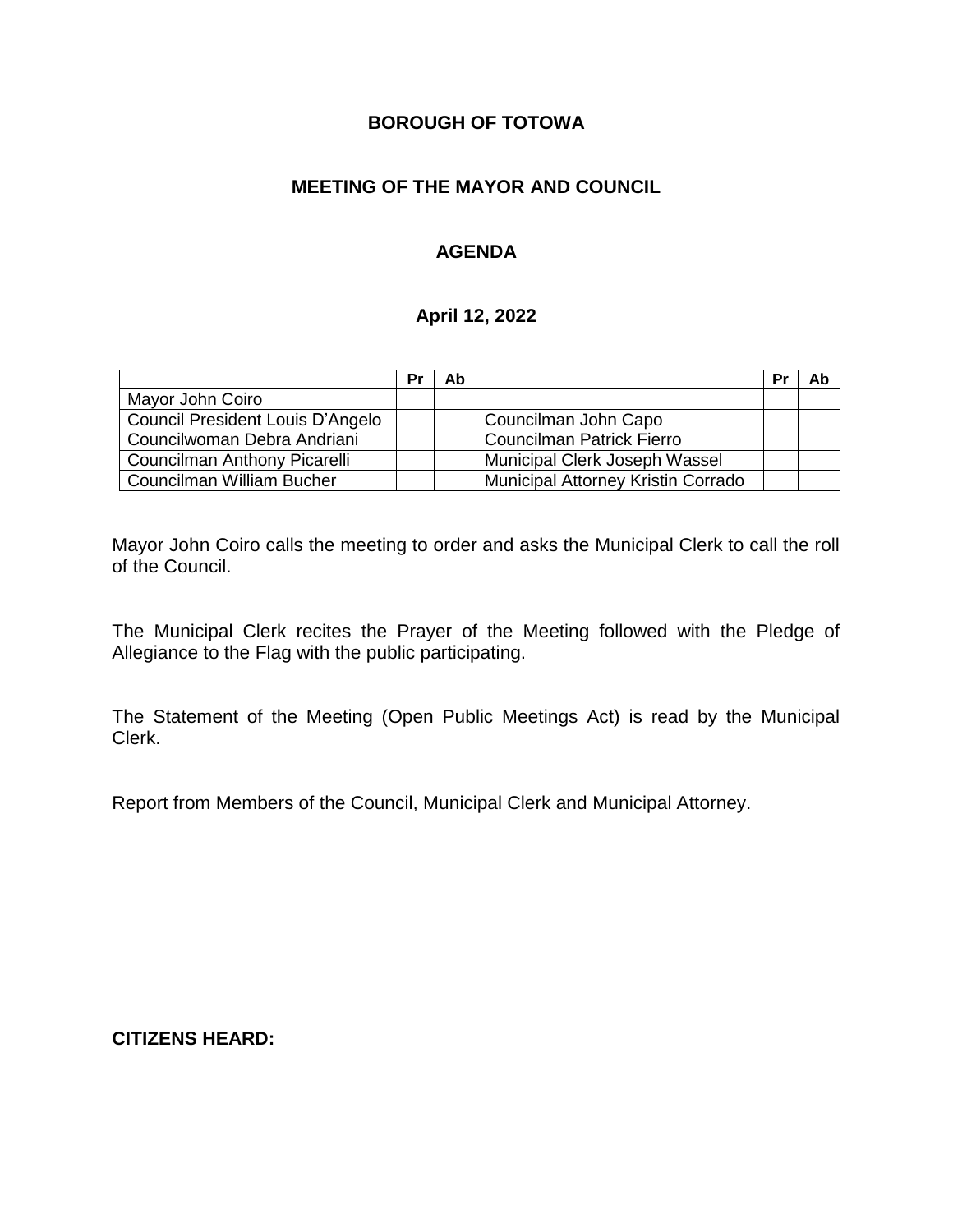Minutes of the Mayor and Council for the meeting of March 22, 2022.

# **COMMITTEE ON FINANCE: PICARELLI, D'ANGELO, CAPO.**

Resolution No. 2022-09 for the payment of bills.

Resolution authorizing the Treasurer to issue refunds to various property owners due to overpayment of 1<sup>st</sup> Quarter 2022 taxes.

Resolution authorizing the Treasurer to issue a refund to Richard Tea, 2 Continental Circle, Block 9.10, Lot 58 due to a 100% Exemption for a 100% permanent and total disability.

Resolution To Introduce The 2022 Municipal Budget.

Resolution Authorizing The Purchase And Delivery Of One Ford Explorer 4WD SUV For The Borough Of Totowa Building Department.

Payment of the 2<sup>nd</sup> Quarter 2022 Budget Allotment to the Borough of Totowa Public Library in the amount of \$235,144.

## **COMMITTEE ON PUBLIC SAFETY: D'ANGELO, CAPO, BUCHER.**

Grade increase for Patrol Officer Nicholas Macaluso from Grade 5 Patrol Officer to Grade 4 Patrol Officer.

Resolution Authorizing The Borough Of Totowa To Enter Into A Traffic Signal Agreement Route 46 WB Ramp B And Minnisink Road (C.R. 642) With The State Of New Jersey, County Of Passaic And Manzo Doren Organization Of Totowa.